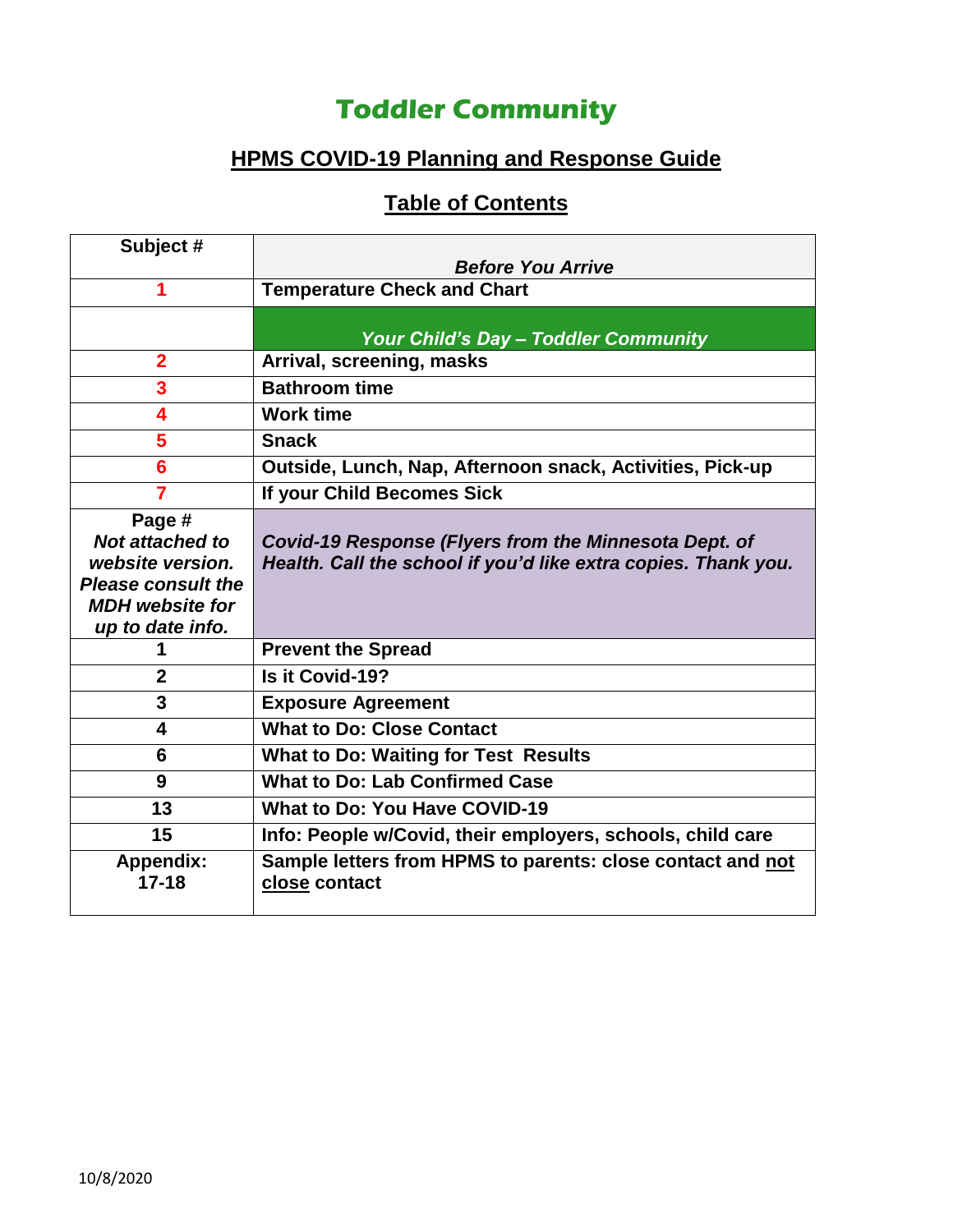#### **HPMS COVID-19 Planning and Response Guide**

Your children's health and safety is our first priority. During the COVID-19 pandemic, we have worked to create alternatives in programming for both Children's House and Toddler: first with the Busy Bee Boxes when we were closed in April and May, and now with a low-enrollment summer program that has brought children back into the school.

Our regular school year begins Tuesday, September 8. This guide outlines what to expect during this coming school year. Unprecedented times call for unprecedented solutions. As such, HPMS is making changes to our school hours, routines, environments, schedules and protocols. What will not change is our care, attention and love for each child. We will support your child's physical, intellectual, emotional and social needs always.

This guide also provides information and instructions from the Minnesota Department of Health (MDH) in response to COVID-19 possible and confirmed cases. Read the documents carefully: we will be following these steps as written by the MDH.

Thank you for taking the time to read through this guide. Please contact me with any questions, concerns, and suggestions you may have. THANK YOU for working with us to make HPMS a healthy and safe school environment for your children and our staff.

| <b>Record your</b><br>temperatures<br>*HPMS staff will do the<br>same | <b>Before You Arrive</b><br>For <b>7</b> days before coming to school, we ask that parents and children<br>keep track of their temperatures. A temperature chart is attached.<br>Please bring it with you on your child's first day.                                                                                                                                                                                                                                                                                                        |
|-----------------------------------------------------------------------|---------------------------------------------------------------------------------------------------------------------------------------------------------------------------------------------------------------------------------------------------------------------------------------------------------------------------------------------------------------------------------------------------------------------------------------------------------------------------------------------------------------------------------------------|
| Arrival, screening and<br>masks                                       | Your Child's Day - Toddler Community                                                                                                                                                                                                                                                                                                                                                                                                                                                                                                        |
|                                                                       | It's best if the same parent drops off and picks up every day.<br>$8:00$ am<br>Sarah and Ivy meet the children and parents by the Summit Ave.<br>door at 8am. We wear masks, the parents wear masks and we<br>stay socially distant.<br>The children come to Sarah for a temperature and symptom check<br>and we wave goodbye to the parent. We go upstairs when<br>everyone has arrived.<br>8:05<br>Masks: Before entering our room, we help the children put on<br>their masks. We have found the children are excellent mask<br>wearers! |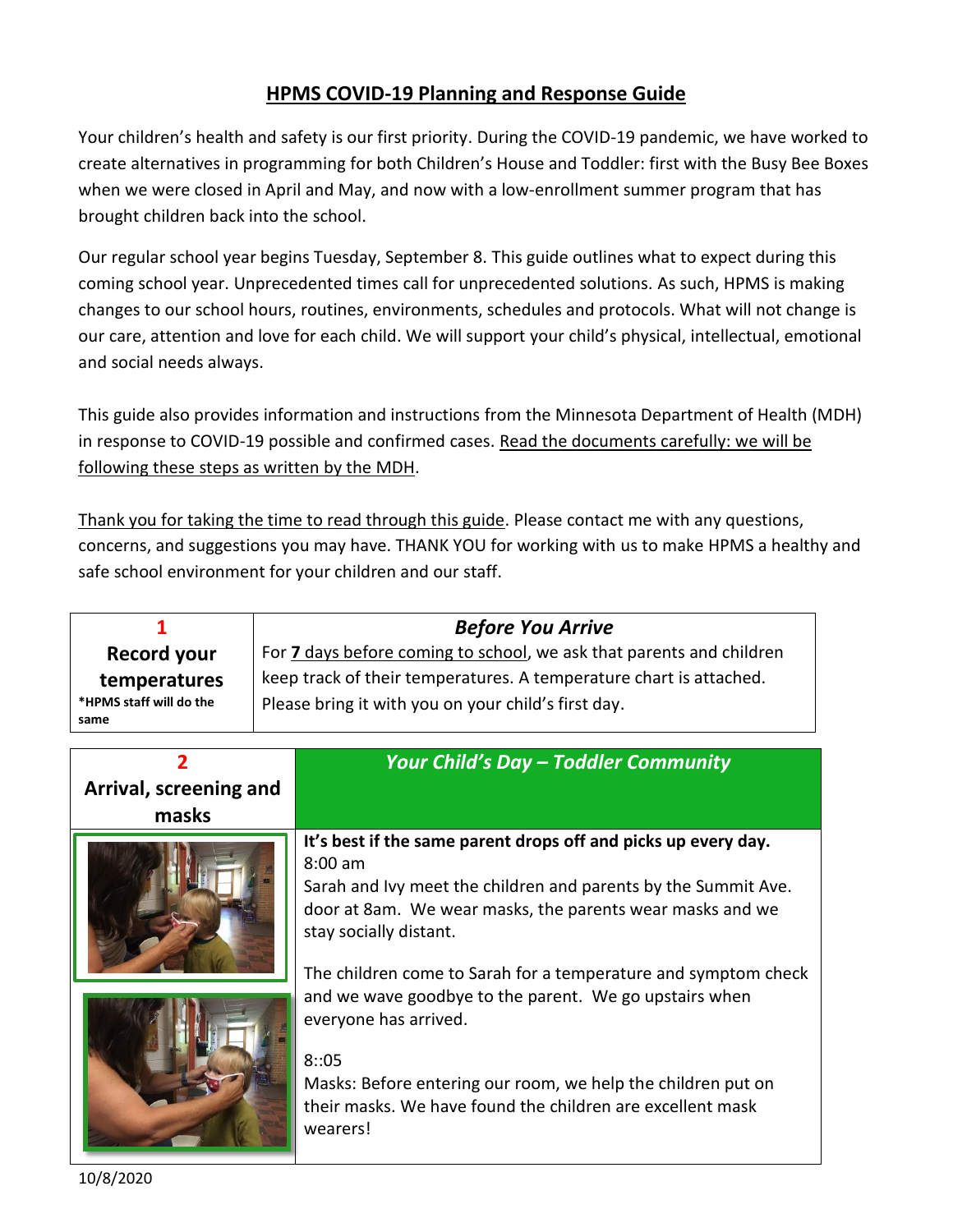| 3                    | 8:10, and throughout the day:                                                                                                                                                                                                                                                                                                                                                                                                                                                                          |
|----------------------|--------------------------------------------------------------------------------------------------------------------------------------------------------------------------------------------------------------------------------------------------------------------------------------------------------------------------------------------------------------------------------------------------------------------------------------------------------------------------------------------------------|
| <b>Bathroom Time</b> | Once in the room, the children take off their outside<br>shoes and head into the bathroom for our usual<br>bathroom routine (diaper off, sit on the toilet,<br>underwear on, wash hands).<br>*A new way to wash-<br>water on, wet hands, water off<br>$\circ$<br>$\circ$ rub soap on hands<br>sing ABCs or other 20 second song while<br>$\circ$<br>scrubbing hands<br>$\circ$ water on, rinse well, water off<br>dry with single use cloth<br>$\circ$<br>*Toilets and sinks are cleaned between uses. |
| 4                    | 8:20                                                                                                                                                                                                                                                                                                                                                                                                                                                                                                   |
| <b>Work Time</b>     | The children go to work, just as before, but with a mask on. If                                                                                                                                                                                                                                                                                                                                                                                                                                        |
|                      | a child chooses food work, they do the work, clean up and<br>take their mask off to eat.<br>*After a material is used, it is sterilized in the dishwasher, put<br>into the laundry, or wiped with an antibacterial wipe.                                                                                                                                                                                                                                                                               |
| 5                    | 9:45                                                                                                                                                                                                                                                                                                                                                                                                                                                                                                   |
| <b>Snack</b>         | Toileting and hand washing before snack.                                                                                                                                                                                                                                                                                                                                                                                                                                                               |
|                      | 10ish<br>Snack. Instead of holding hands, we clap to our thanks song.<br>The children are served a pre-plated snack.                                                                                                                                                                                                                                                                                                                                                                                   |
|                      | Masks on and they bus their own snack dishes.                                                                                                                                                                                                                                                                                                                                                                                                                                                          |

 $\mathsf I$